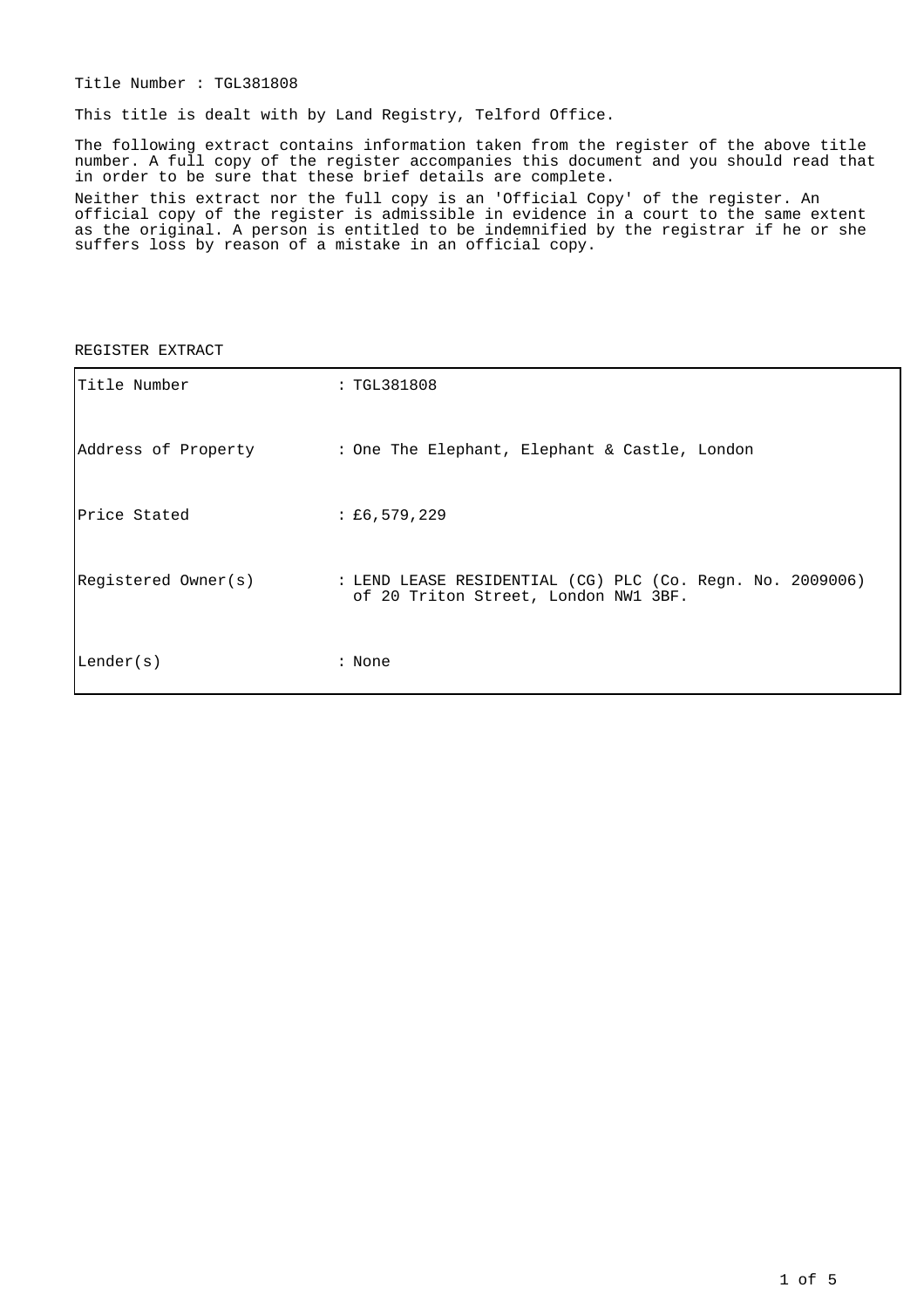#### Title number TGL381808

This is a copy of the register of the title number set out immediately below, showing

of any application made after that time even if still pending in the Land Registry when this copy was issued.

This copy is not an 'Official Copy' of the register. An official copy of the register is admissible in evidence in a court to the same extent as the original. A person is entitled to be indemnified by the registrar if he or she suffers loss by reason of a mistake in an official copy. If you want to obtain an official copy, the Land Registry web site explains how to do this.

## A: Property Register

This register describes the land and estate comprised in the title. Except as mentioned below, the title includes any legal easements granted by the registered lease but is subject to any rights that it reserves, so far as those easements and rights exist and benefit or affect the registered land.

SOUTHWARK

- 1 (15.07.2013) The Leasehold land shown edged with red on the plan of the above title filed at the Registry and being One The Elephant, Elephant & Castle, London.
- 2 (15.07.2013) The title includes any legal easements referred to in clause LR11.1 of the registered lease but is subject to any rights that are granted or reserved by the lease and affect the registered land.

NOTE: The rights granted in the Second Schedule to the registered lease are included in the title only so far as the landlord had the power to grant the same.

3 (15.07.2013) A Conveyance of the freehold estate in the land hatched blue on the title plan and other land dated 3 January 1956 made between (1) The Church Commissioners for England (Commissioners) (2) Kilburn Estates Limited and (3) The London County Council contains the following provision:-

"EXCEPT AND RESERVED unto the Commissioners full and free right and liberty without obtaining the consent of or making any compensation to the Council or other the owner or owners occupier or occupiers for the time being of the said property to deal in any manner whatsoever with any of the land belonging to the Commissioners adjoining opposite or near to the said property and to erect and maintain or suffer to be erected or maintained on such adjoining opposite or neighbouring lands and premises any buildings whatsoever whether such buildings shall or shall not affect or diminish the light or air which may now or at any time hereafter be enjoyed for or in respect of the said property or any building for the time being thereon."

| 4 | Date    | $(15.07.2013)$ Short particulars of the lease(s) (or under-lease(s))<br>under which the land is held:<br>: 1 July 2013 |
|---|---------|------------------------------------------------------------------------------------------------------------------------|
|   | Term    | : 999 years from and including 1 July 2013                                                                             |
|   | Parties | : (1) The Mayor and Burgesses of the London Borough of<br>Southwark                                                    |
|   |         | (2) Lend Lease Residential (CG) Plc                                                                                    |
| 5 |         | (15.07.2013) The Lease prohibits or restricts alienation.                                                              |

6 (15.07.2013) The landlord's title is registered.

## B: Proprietorship Register

This register specifies the class of title and identifies the owner. It contains any entries that affect the right of disposal.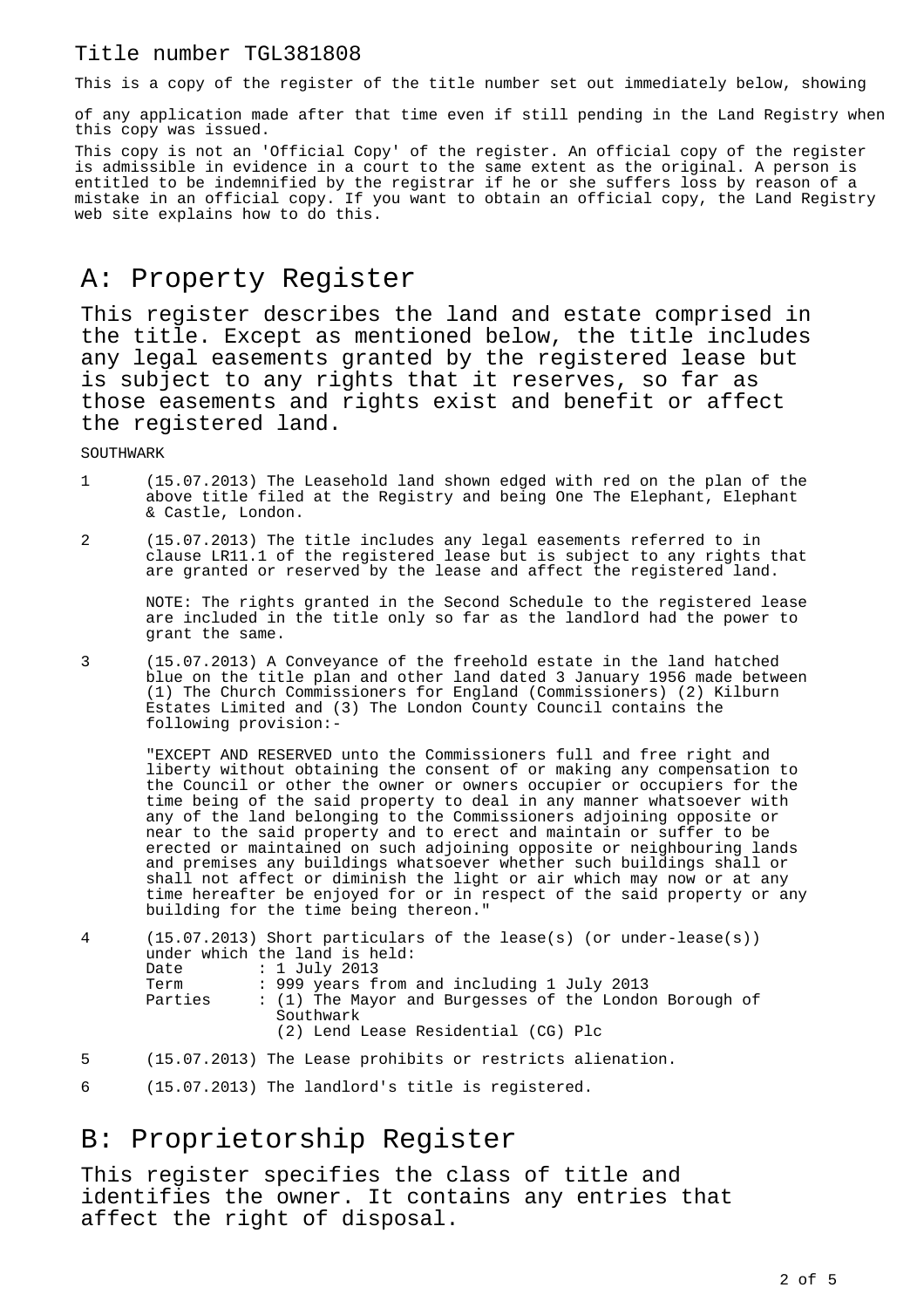#### Title absolute

- 1 (15.07.2013) PROPRIETOR: LEND LEASE RESIDENTIAL (CG) PLC (Co. Regn. No. 2009006) of 20 Triton Street, London NW1 3BF.
- 2 (15.07.2013) The price, other than rents, stated to have been paid on the grant of the lease was £6,579,229.

# C: Charges Register

This register contains any charges and other matters that affect the land.

1 (15.07.2013) The land tinted yellow on the title plan is subject to the following rights reserved by a Conveyance of the freehold estate thereof and other land dated 14 June 1960 made between (1) The Church Commissioners for England and (2) Arthur Cowdry Edward Robert Yates and Donald Arthur Cowdry (Purchasers):-

"EXCEPT NEVERTHELESS AND RESERVING unto the Commissioners and their successors in title the owner or owners for the time being of the adjoining and neighbouring property.

(a) The free passage of water soil and other services from such adjoining land through any drains watercourses pipes and conduits now existing in or under the said property hereby conveyed or substituted therefor by the Purchasers.

(b) Full and free right and liberty without obtaining the consent of or making any compensation to the Purchasers or other the owner or owners occupier or occupiers for the time being of the said property hereby conveyed to deal in any manner whatsoever with any of the said adjoining or neighbouring property and to erect and maintain or suffer to be erected or maintained on such land any buildings whatsoever whether such buildings shall or shall not affect or diminish the light or air which may now or at any time or times hereafter be enjoyed for or in respect of the said property hereby conveyed or any buildings for the time being thereon and

(c) All such rights of way and such rights of user of air light and the passage thereof as the Commissioners their lessees or tenants now have or enjoy in through over and upon the said property or any part thereof to for or in respect of any adjoining property."

2 (15.07.2013) UNILATERAL NOTICE affecting Apartment T25.03 Level 25 in respect of a contract for lease dated 11 February 2012 made between (1) Lend Lease Residential (CG) Plc and (2) Mark Andrew Peters and David Howard Cox.

NOTE: Copy filed under TGL91158.

- 3 (15.07.2013) BENEFICIARY: Mark Andrew Peters of Davidge Lodge, Pavilion End, Beaconsfield, Buckinghamshire HP9 1HE and David Howard Cox of Waverly, Chenies Road, Chorleywood, Hertfordshire, WD3 5LU.
- 4 (15.07.2013) UNILATERAL NOTICE affecting Apartment T25.04 Level 25 in respect of a contract for lease dated 11 February 2012 made between (1) Land lease Residential (CG) Plc and (2) Mark Andrew Peters and David Howard Cox.

NOTE: Copy filed under TGL91158.

- 5 (15.07.2013) BENEFICIARY: Mark Andrew Paters of Davidge Lodge, Pavilion End, Beaconsfield, Buckinghamshire HP9 1HE and David Howard Cox of Waverly, Chenies Road, Chorleywood, Hertfordshire WD3 5LU.
- 6 (06.08.2013) UNILATERAL NOTICE affecting Apartment T26.03, Level 26 in respect of an Agreement for Lease dated  $22$  April 2013 made between (1) Lend Lease Residential (CG) Plc and (2) Chong Ho Fah.

NOTE: Copy plan filed.

7 (06.08.2013) BENEFICIARY: Chong Ho Fah of 36 Woo Mon Chew Road, Singapore, 455106 and of Simmons & Simmons LLP, One Linear Park, Temple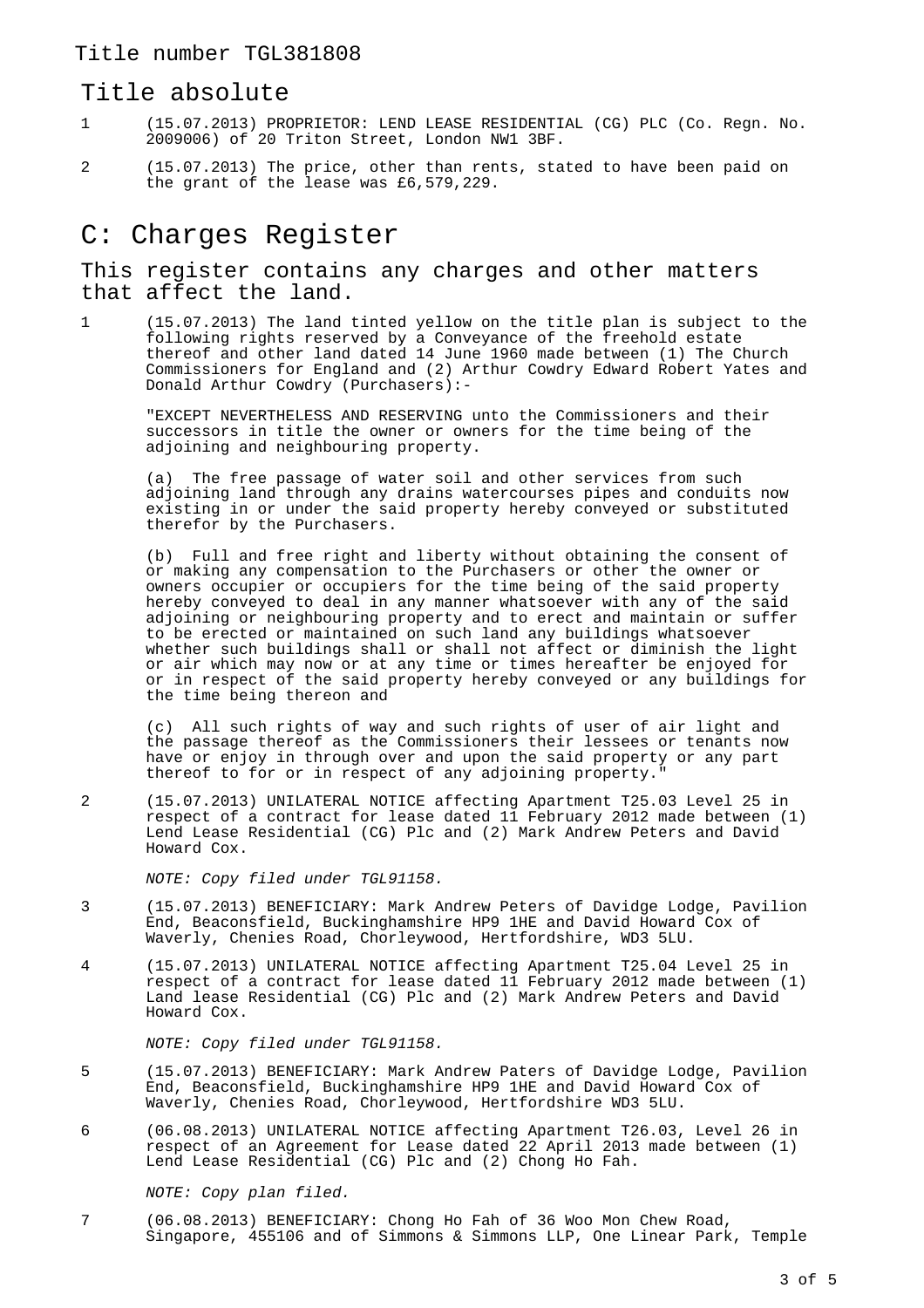## C: Charges Register continued

Quay, Bristol, BS2 0PS.

8 (06.08.2013) UNILATERAL NOTICE affecting Apartment T16.05, Level 16 in respect of an Agreement for Lease dated 20 April 2013 made between (1) Lend Lease Residential (CG) Plc and (2) Ho Siew Lan.

NOTE: Copy plan filed.

- 9 (06.08.2013) BENEFICIARY: Ho Siew Lan of 33 Llang Seah Street, #05-01, Singapore, 189054.
- 10 (06.08.2013) UNILATERAL NOTICE affecting Apartment P1.03, Level 1 in respect of an Agreement for Lease dated 29 April 2013 made between (1) Lend Lease Residential (CG) Plc and (2) Lim Aileen and Chong Kah Yuen John Francis.

NOTE: Copy plan filed.

- 11 (06.08.2013) BENEFICIARY: Lim Aileen and Chong Kah Yuen John Francis of 10 Anson Road, #49-09 Singapore 079903 and of Simmons & Simmons LLP, One Linear Park, Temple Quay, Bristol BS2 0PS.
- 12 (06.08.2013) UNILATERAL NOTICE affecting Apartment T.25.06, Level 25 in respect of an Agreement for Lease dated 29 April 2013 made between (1) Lend Lease Residential (CG) Plc and (2) Ho Siew Lan and others.

NOTE: Copy plan filed.

- 13 (06.08.2013) BENEFICIARY: Ho Siew Lan of 33 Liang Seah Street, #05-01 Singapore 189054, Lim Aileen of 26 Jalam Rendang, Singapore 428357, Chong Ho Fah of 36 Woo Mon Chew Road, Singapore 455106 and Fong Cheng Hong of 6 Alexandra View, #01-03, Singapore 158746 and all of Simmons & Simmons LLP, One Linear Park, Temple Quay, Bristol BS2 0PS.
- 14 (06.08.2013) UNILATERAL NOTICE affecting Apartment T16.03, Level 16 in respect of an Agreement for Lease dated 22 April 2013 made between (1) Lend Lease Residential (CG) Plc and (2) Fong Jacobs OECastle Investment Limited.

NOTE: Copy plan filed.

- 15 (06.08.2013) BENEFICIARY: Fong Jacobs OECastle Investment Limited (incorporated in British Virgin Islands) of Portcullis TrustNet Chambers, P.O. Box 3444, Road Town, Tortola, British Virgin Islands and of Simmons & Simmons LLP, One Linear Park, Temple Quay, Bristol BS2 0PS.
- 16 (06.08.2013) UNILATERAL NOTICE affecting Apartment T26.05, Level 26 in respect of an Agreement for Lease dated 26 April 2013 made between (1) Lend Lease Residential (CG) Plc and (2) Yenny Chandra Soegianto and Wenny Chandra Soegiyanto.

NOTE: Copy plan filed.

- 17 (06.08.2013) BENEFICIARY: Yenny Chandra Soegianto and Wenny Chandra Soegiyanto of Flat A3 16/F Block A, Pearl City Mansion, 22-36 Paterson Street, Causeway Bay, Hong Kong and of Simmons & Simmons LLP, One Linear Park, Temple Quay, Bristol BS2 0PS.
- 18 (12.09.2013) UNILATERAL NOTICE affecting Apartment T30.03, Level 30 in respect of a Contract for Lease dated 17 July 2013 made between (1) Lend Lease Residential (GC) Plc and (2) Kevin Peisheng Ma.

NOTE: Copy filed.

- 19 (12.09.2013) BENEFICIARY: Kevin Peisheng Ma of Flat 77 Bolanachi Building, Spa Road, London SE16 3SG and of Segens Blount Petre (Timothy Milton), Glade House, 52-54 Carter Lane, London EC4V 5EF.
- 20 (07.01.2014) UNILATERAL NOTICE affecting apartment T32.05, level 32 in respect of a contract for sale dated 20 December 2013 made between (1) Lend Lease Residental (CG) Plc and (2) Kate Victoria Tunstall.

#### NOTE: Copy filed.

21 (07.01.2014) BENEFICIARY: Kate Victoria Tunstall care of Harris and